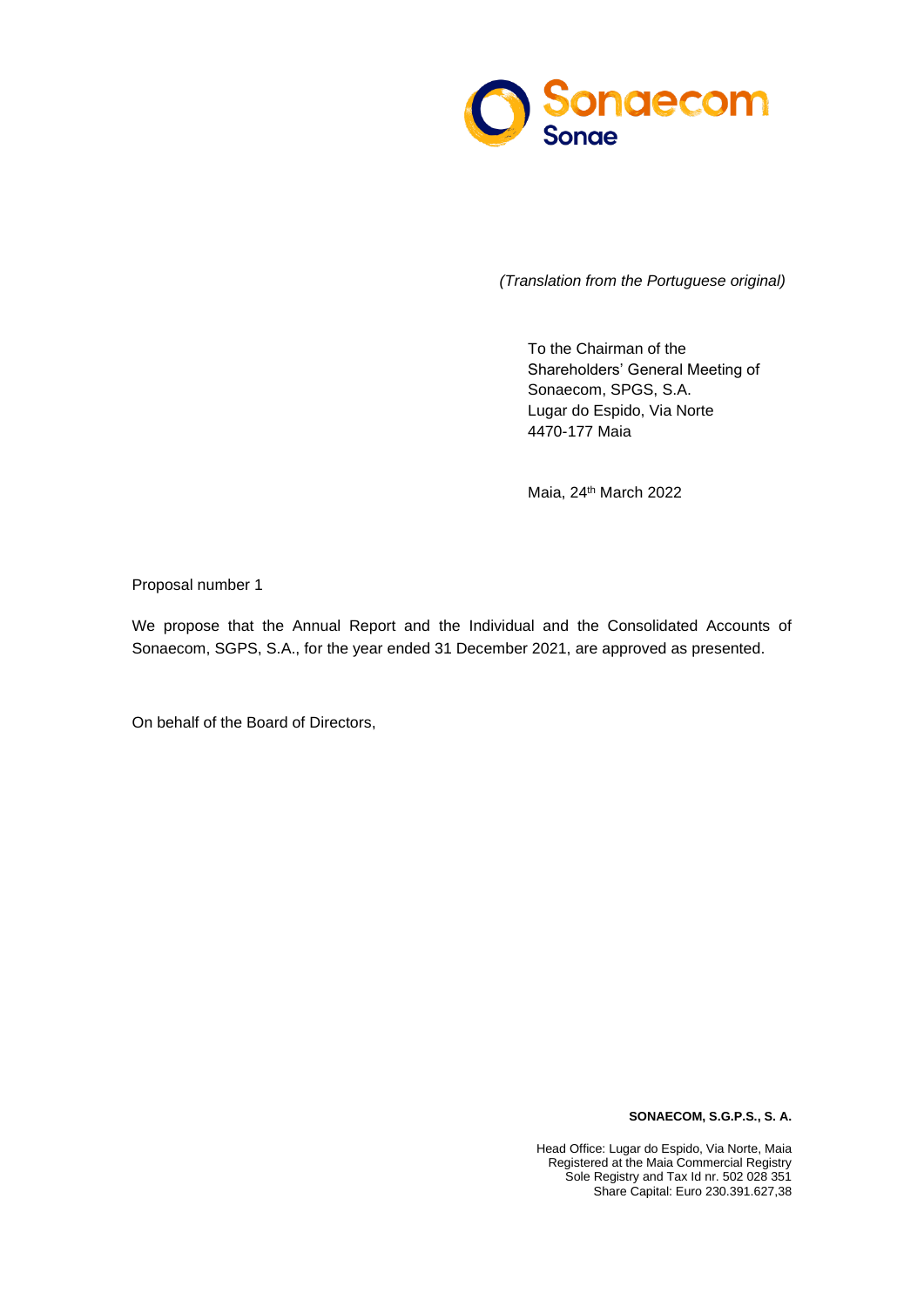

To the Chairman of the Shareholders' General Meeting of Sonaecom, SPGS, S.A. Lugar do Espido, Via Norte 4470-177 Maia

Maia, 24<sup>th</sup> March 2022

## Proposal number 2

Under the legal and statutory terms, the Board of Directors proposes that the 2021 Net Profit of the amount of 46.542.963,19 euros, has the following appropriation:

- i) 2.327.148,16 euros to legal reserves;
- ii) 44.215.815,03 euros is paid to shareholders (dividends);

It is also proposed that the amount of 16.184.152,15 euros, from "Other Reserves", is also distributed to the Shareholders.

Considering that it will not be possible to determine the precise number of own shares that will be held by the company on the date of the abovementioned payment, without limiting the company's capacity to act, we highlight the following:

- i) To each issued share it will correspond the gross amount of 0,194 euros;
- ii) The amount corresponding to the shares that belong to the Company on the payment day of the abovementioned amount (calculated on said unit gross amount of 0,194 euros per issued share) will not be paid to shareholders but will instead be maintained in "Other Reserves".

On behalf of the Board of Directors,

## **SONAECOM, S.G.P.S., S. A.**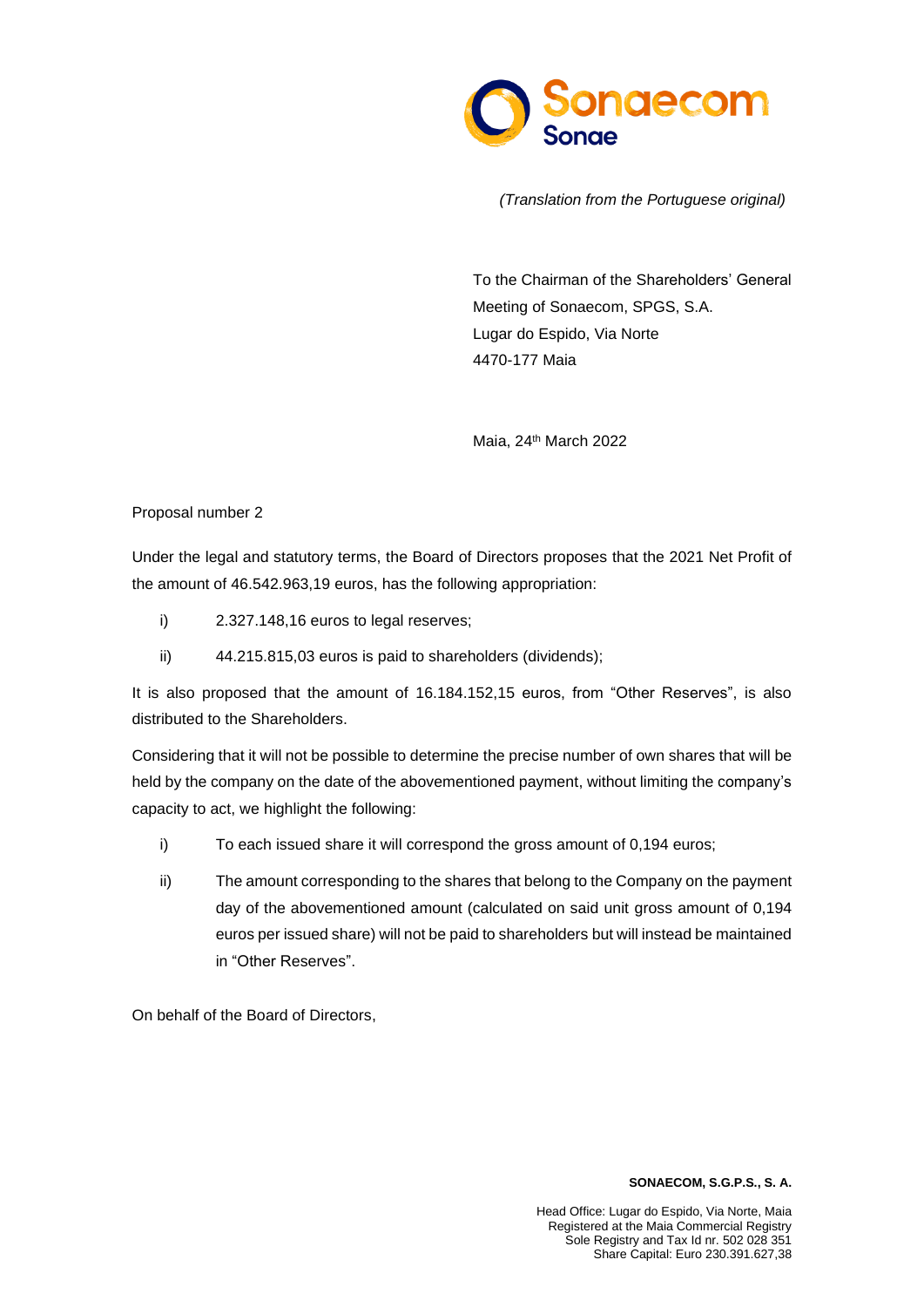## **Songe**

*(Translation from the Portuguese original)*

Chairman of the Board of the Shareholders' Meeting of Sonaecom, SGPS, S.A. Lugar do Espido, Via Norte, 4470-177 Maia

Maia, 24<sup>th</sup> March 2022

Proposal number 3

It is hereby proposed to grant a vote by the shareholders to express the appreciation for and confidence in the work performed by the Management and Audit Boards of the Company, during the year of 2021.

On behalf of the Board of Directors,

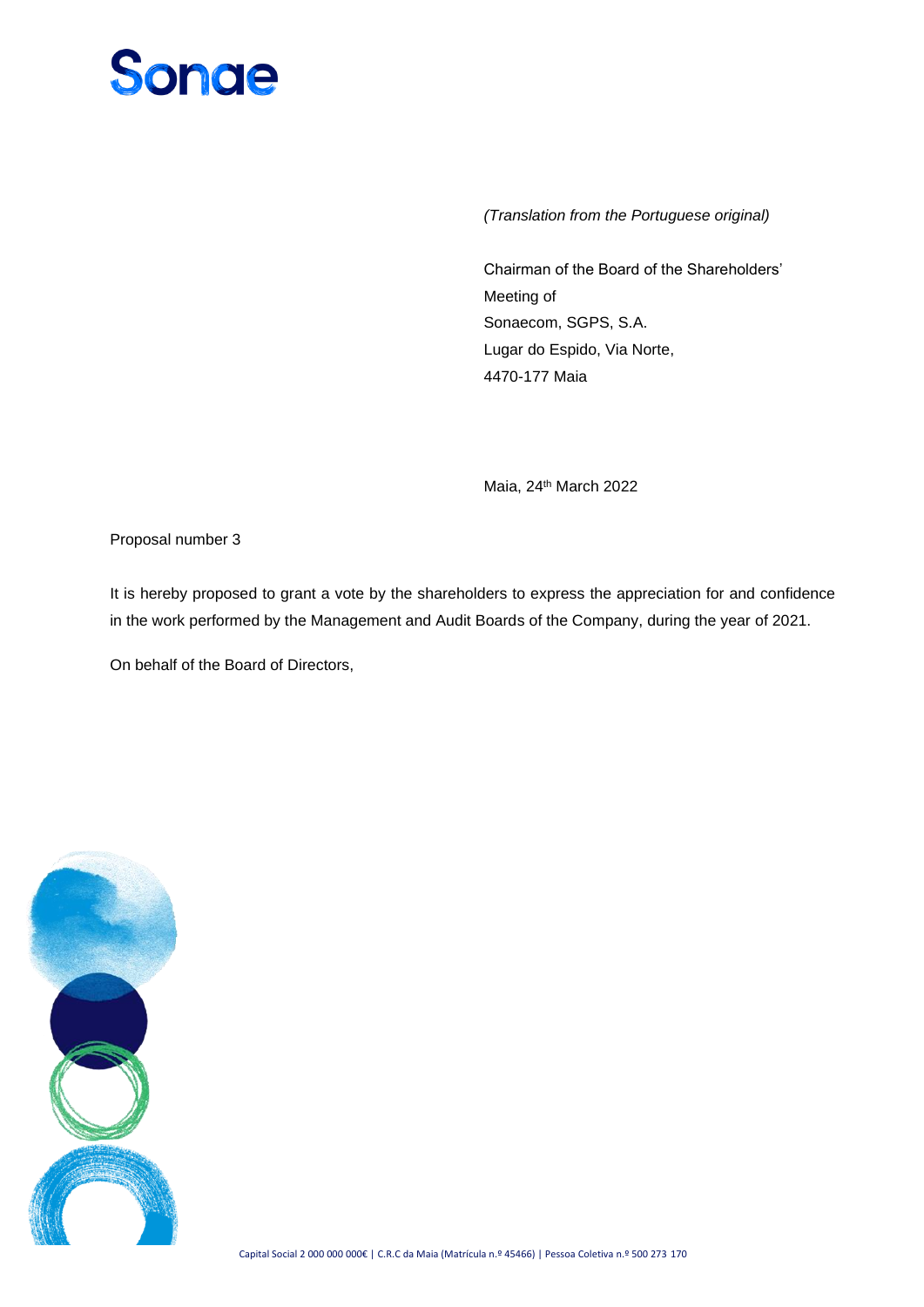

To The Chairman of the Board of the Shareholders' General Meeting SONAECOM, SGPS, S.A. Lugar do Espido, Via Norte, 4470-177 Maia

Maia, 24 th March 2022

Proposal number 4

We propose that approval be granted to the Board of Directors to:

- a) purchase own shares, over the next 18 months, on the regulated market or over-the-counter, if the seller is *i)* a company directly or indirectly controlled by this Company, or ii) any other entity, including financial institutions, for the fulfilment of legal or contractual obligations, including but not limited to those arising from derivatives, or similar financial instruments, guarantees granted for the benefit of the Company or of companies directly or indirectly controlled by the Company, or payment in kind or transfer in lieu of payment, among others, and, in any case, up to the limit of 10 % of the share capital consolidated with the shares purchased by companies directly or indirectly controlled by this Company (as set out in Paragraph 2 of Article 317 of Portuguese Company Law), and for a price per share not lower than the average of the last 10 quoted share prices prior to the date of purchase, less 50%, and not higher than the average of the last 10 quoted prices prior to the date of purchase, plus 10%.
- b) sell on the regulated market, or over-the-counter, including in case the buyer is a company directly or indirectly controlled by this Company, over the next 18 months and up to the limit permitted by Portuguese Company Law, a minimum of one hundred own shares, for a price per share not lower than the average of the last 10 quoted share prices prior to the date of sale, less 10% per share, but without restricting the implementation of any share sales or awards required to fulfill the Sonaecom Medium Term Incentive Plan.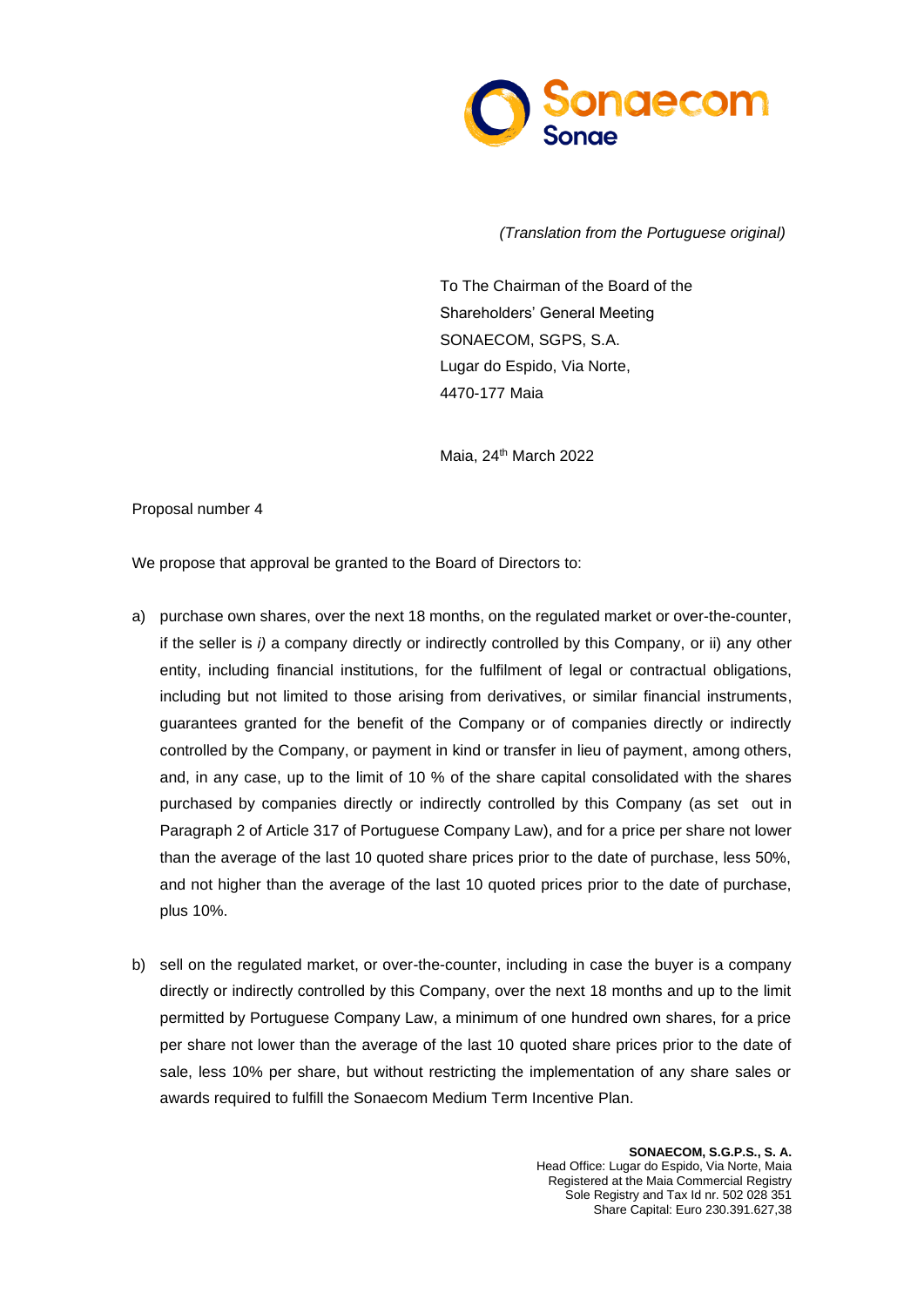

Furthermore, the Board of Directors shall have the power to decide if and when such transactions should be made – and which may include the sale or award of shares to Executive Members of the Board of Directors and employees of the Company or of companies controlled or jointly controlled, provided they strictly comply with the terms of the Sonaecom's Remuneration policy, previously approved by shareholders -, always taking into consideration market conditions and the interests of the Company and its shareholders, as well as the rules set forth by Regulation (EU) No 596/2014 of the European Parliament and of the Council, of 16 April.

On behalf of the Board of Directors,

**SONAECOM, S.G.P.S., S. A.** Head Office: Lugar do Espido, Via Norte, Maia Registered at the Maia Commercial Registry Sole Registry and Tax Id nr. 502 028 351 Share Capital: Euro 230.391.627,38